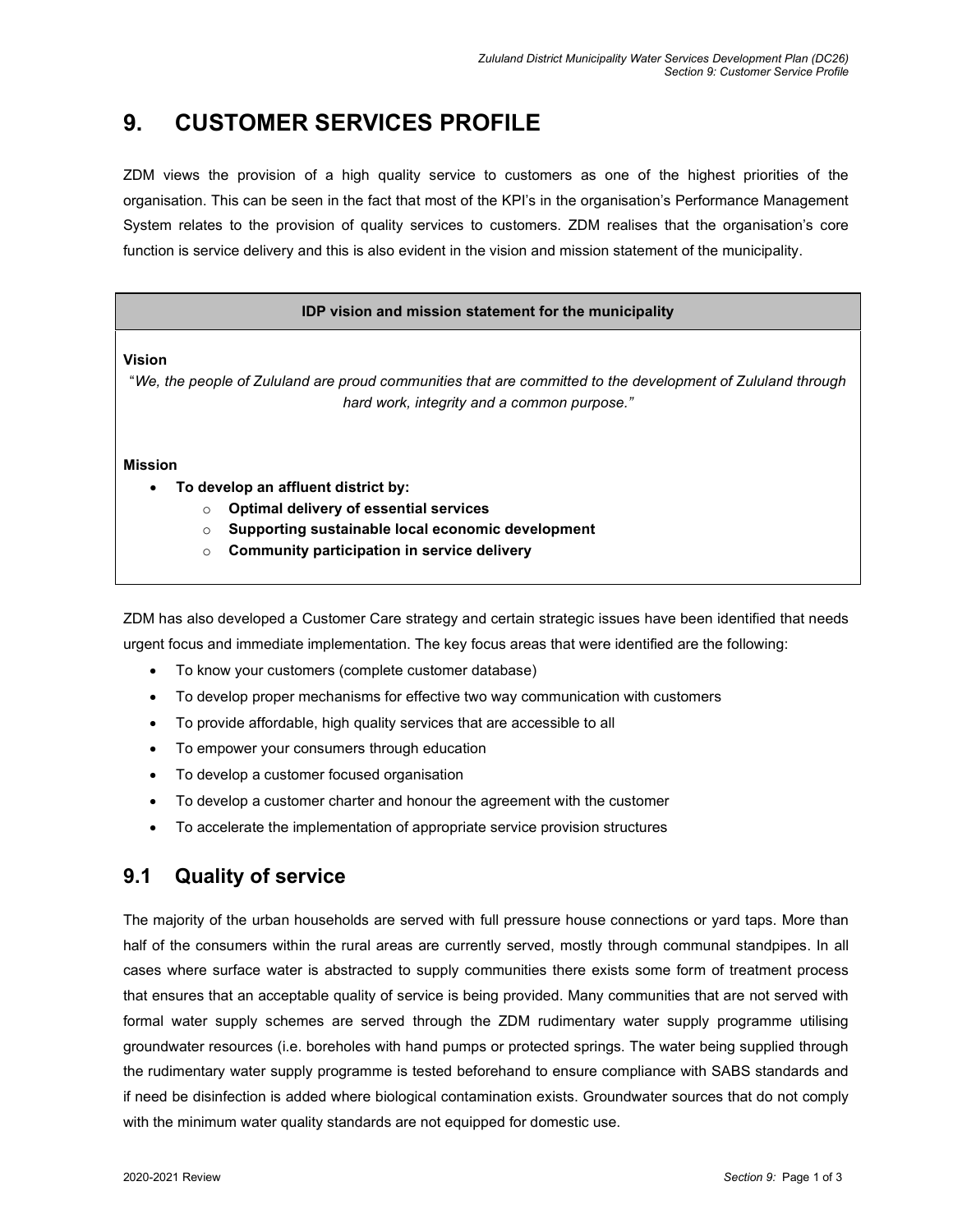Water quality is monitored by the WSA on an ongoing basis and it is expected of the water service providers to report on the water quality status of each scheme at least once a month. This reporting is part of the MANZI reporting system and the information is linked to specific schemes. Monthly reporting is also being done to DWAF and captured on the eWQMS system. Indicated in Table 9.1 (a) is a monthly water quality report that was produced through the system.

## **9.2 Consumer complaints**

ZDM has developed a system for the capturing and tracking of customer complaints, from the point where the complaint is recorded by the Customer Care centre, referred to specific individuals to deal with and closed out when finally dealt with. The system is called SIZA and records the time from when the complaint was lodged until the issue has been successfully completed. Response time to consumer complaints and the time it takes to deal with issues are therefore measured and can be reported on. Figures 9.2 a,b,c provide a view of system functionality.

#### Welcome busi! [Log Out] **Issue** Management **Sustem** Jersion 2.0 An implementation of Quro by Quartex technologies Dashboard Issue Reports Administration **Escalated Issues Awaiting your Attention (0)** I AM AWAY [11] **I AM AWAY**<br>Ticking this will prevent notifications and all issue<br>assignments Issues Awaiting Your Attention (0) **30 Day Stats Issues Logged from Email Mill Open Tickets Mill Closed Tickets** Issues Awaiting Assignment (0) 8 Issues Awaiting CloseOut Approval (0) 6 Works Orders (0) A Issues Logged By Me [3]  $\overline{2}$ Overdue Issues For My CloseOut Approval (0) ò. 2012/02/17 2012/02/07 2012/02/27 2012/02/12 2012/02/22 2012/02/02 **Issues By Function (Last 30 Days)** Day **DIE Open Tickets NEW Closed Tickets** Create New Issue -5 4 - All Assignees 3 - All Functions -▼ - All Statuses - $\overline{z}$ Search  $\alpha$ internal W & S Suk **Siling** No System Water Reticulation: North

### **Figure 9.2 (a): Siza Dashboard**

designed and developed by quartex technologies

24